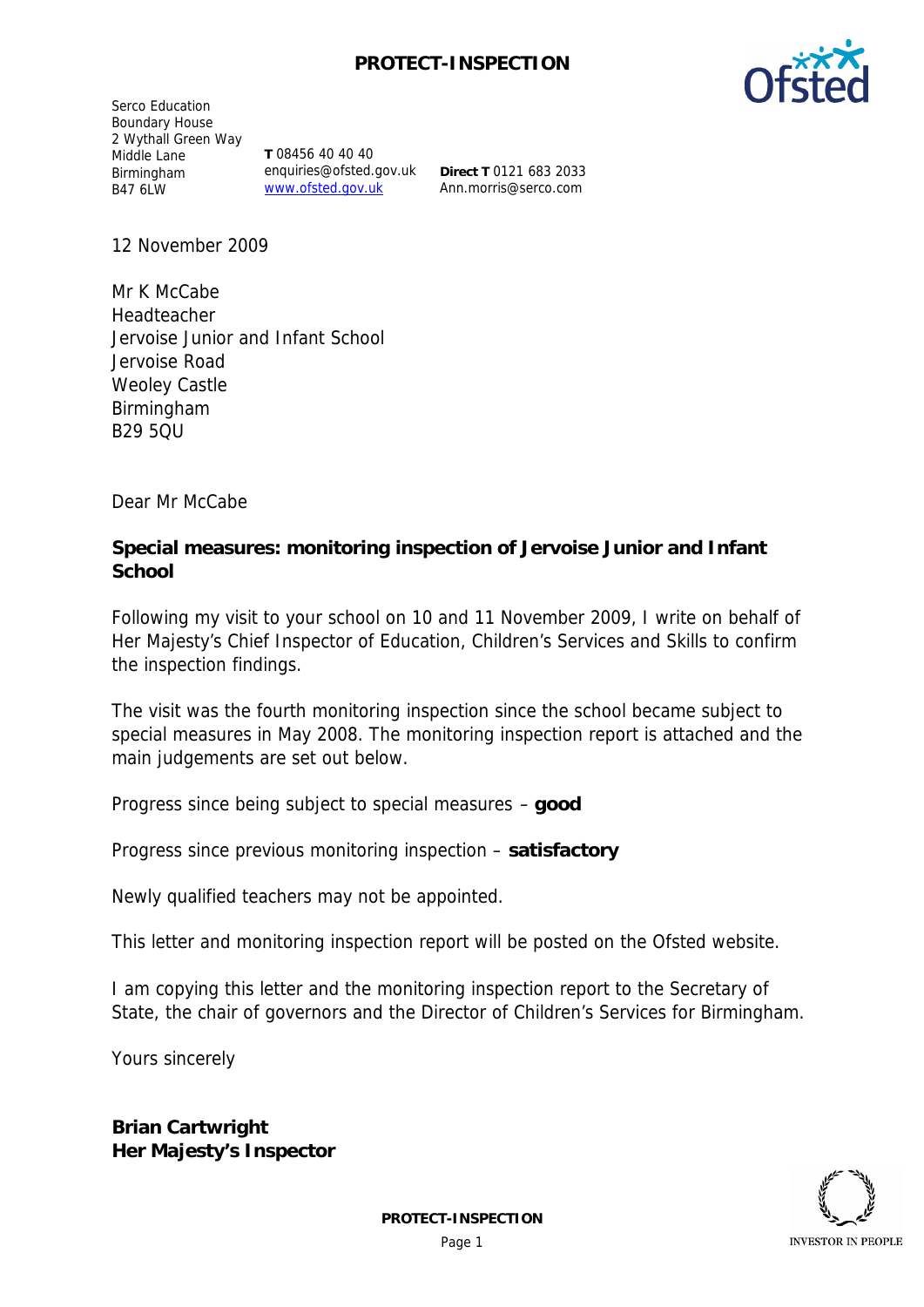

**Special measures: monitoring of Jervoise Junior and Infant School**

**Report from the fourth monitoring inspection on 10 and 11 November 2009**

### **Evidence**

I observed the school's work, scrutinised documents and met with the headteacher, deputy headteacher, subject coordinators, the school improvement partner, a representative from the local authority and the chair of governors.

#### **Context**

A substantive deputy headteacher took up post in September 2009, giving the school a full compliment of permanent teaching staff for the first time since being subject to special measures. There is a rising number of pupils who join the school other than in the reception class. A new information and communication technology (ICT) technician began work recently, to support a substantial increase in ICT resources in classrooms.

**Pupils' achievement and the extent to which they enjoy their learning**

Standards reached by pupils in Year 2 and Year 6 national assessments carried out in the summer of 2009 remained below average, according to preliminary results. Once the context of the school is taken into account, however, the Year 2 results are similar to schools in similar circumstances. For that Year group (the current Year 3 pupils) standards in writing were, however, still too low. The whole school is sustaining a focus on improving writing performance. Work of the Year 3 and 4 pupils shows clear evidence of improvement since the start of this autumn term.

The achievement of Year 6 pupils from the 2008/09 academic year was in line with the expected progress based on pupil prior attainment at Key Stage 1. This was therefore significantly better than the inadequate progress of the previous year. This is telling evidence of improvements in pupil learning that are beginning to result from improvements in teaching. That same satisfactory progress overall was not evident for pupils at school action or school action plus stages of the special educational needs register. The school has already changed the organisation of support for these pupils, primarily by a major re-grouping of classes that gives better opportunities for differentiation and targeted support by teachers for these pupils.

The work of the current Year 6 is not yet fully in line with age-related expectations but is nevertheless consistent with at least satisfactory progress, given the very low starting points for many of these pupils. The common weakness for many pupils remains writing, although this is improving thanks to much better formative assessment by teachers, and many more opportunities for pupils to write, rather than just sit and listen in class.

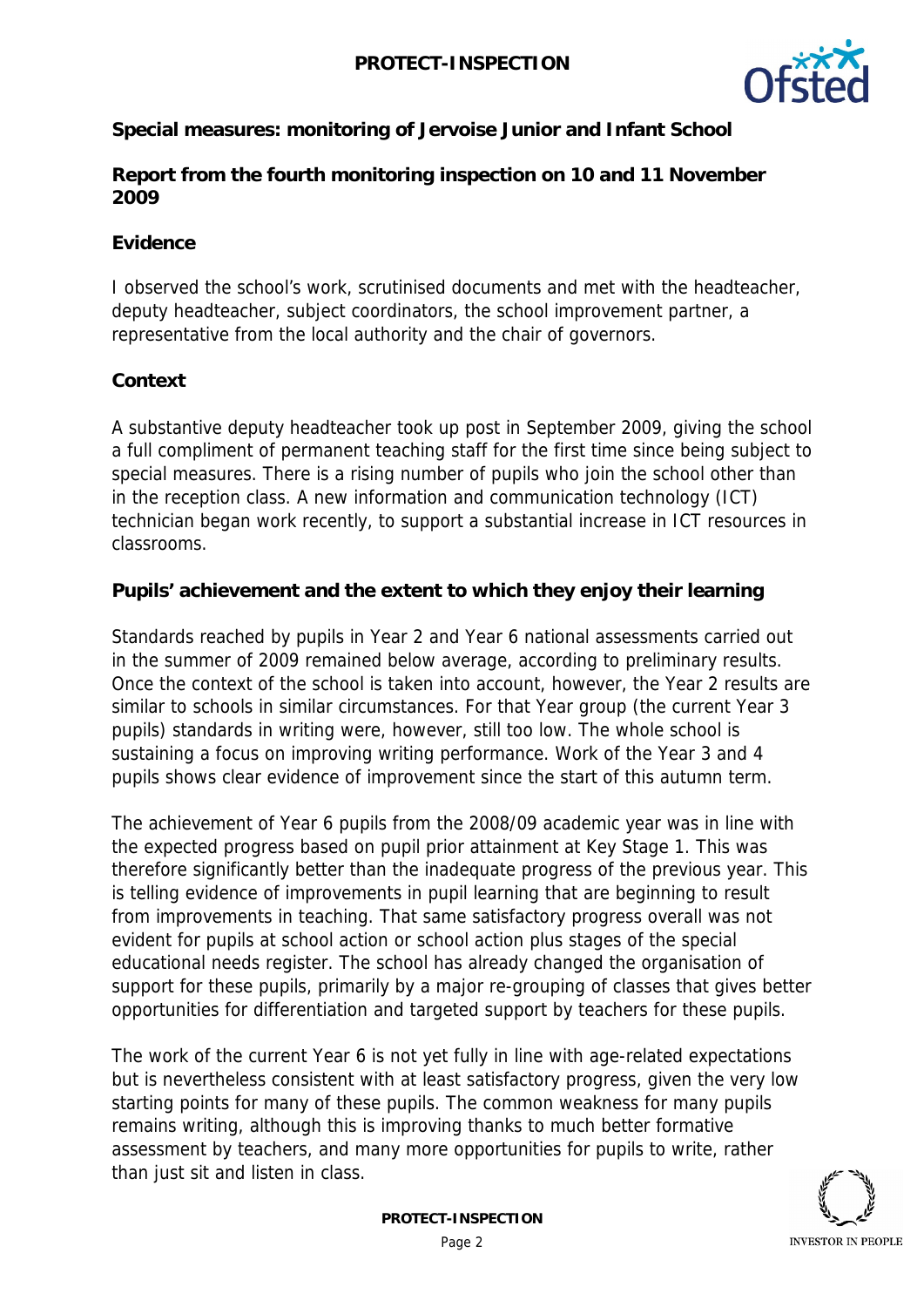

Progress since the last visit on the area for improvement:

 Improve standards and achievement in English, mathematics and science**– satisfactory**

#### **The effectiveness of provision**

Teaching has continued to improve and is now securely good. I observed 9 lessons, of which 7 were good and none were unsatisfactory. Most of the lesson planning is exceptionally well differentiated to meet individual pupil needs, and is well matched to their ability. As a result, lessons are lively, challenging, and move pupils through their learning at a brisk pace. Teachers put their heart and souls and a lot of preparation into making lesson introductions interesting, captivating younger children with tales of adventure. One such example revolved around a story book whose theme was 'Aliens love Underpants'. Pupils couldn't wait to find out what happened, and whether real Aliens had indeed arrived in the school! This approach was making literacy come alive for pupils who were previously reluctant to pick up a pencil and write. Very young pupils have very rich learning opportunities, and consequently are engrossed in developing their skills of communication and social interaction. Older pupils have considerable independence for research using the enhanced ICT provision. In all but one lesson pupils were using ICT to support their own learning.

All classrooms are maintaining up-to-date 'Wonder Walls', that display questions asked by pupils as part of what they want to know about a topic. These are fascinating insights into pupil thinking, reflecting concrete evidence of an open and inquisitive learning culture. For example, the Year 5/6 classes are studying 'Impressionist' artists; one questioner wondered what 'Impressionists did for a job'! Pupils are also becoming familiar with the success criteria relating to different academic levels of work, and beginning to sell and peer assess their work. Teachers' marking is now consistently good, with diagnostic comment, praise and direct instruction on what needs to improve. Pupils now try to respond in writing, and in most cases there is evidence of a dialogue between teacher and pupil that leads to correction and improvement. Teachers are now confidently insisting that pupils 'close the gaps' in their work, and provide time in lessons for pupils to do so.

Progress since the last visit on the areas for improvement:

 Improve the quality of teaching and learning so that it meets the needs of all pupils**– good**

**The effectiveness of leadership and management**

The headteacher has continued to drive up the quality of provision, though a skilful balance of support and challenge to staff. Staff can now see concrete evidence of better outcomes for pupils. The working ethos has become lively and enjoyable for